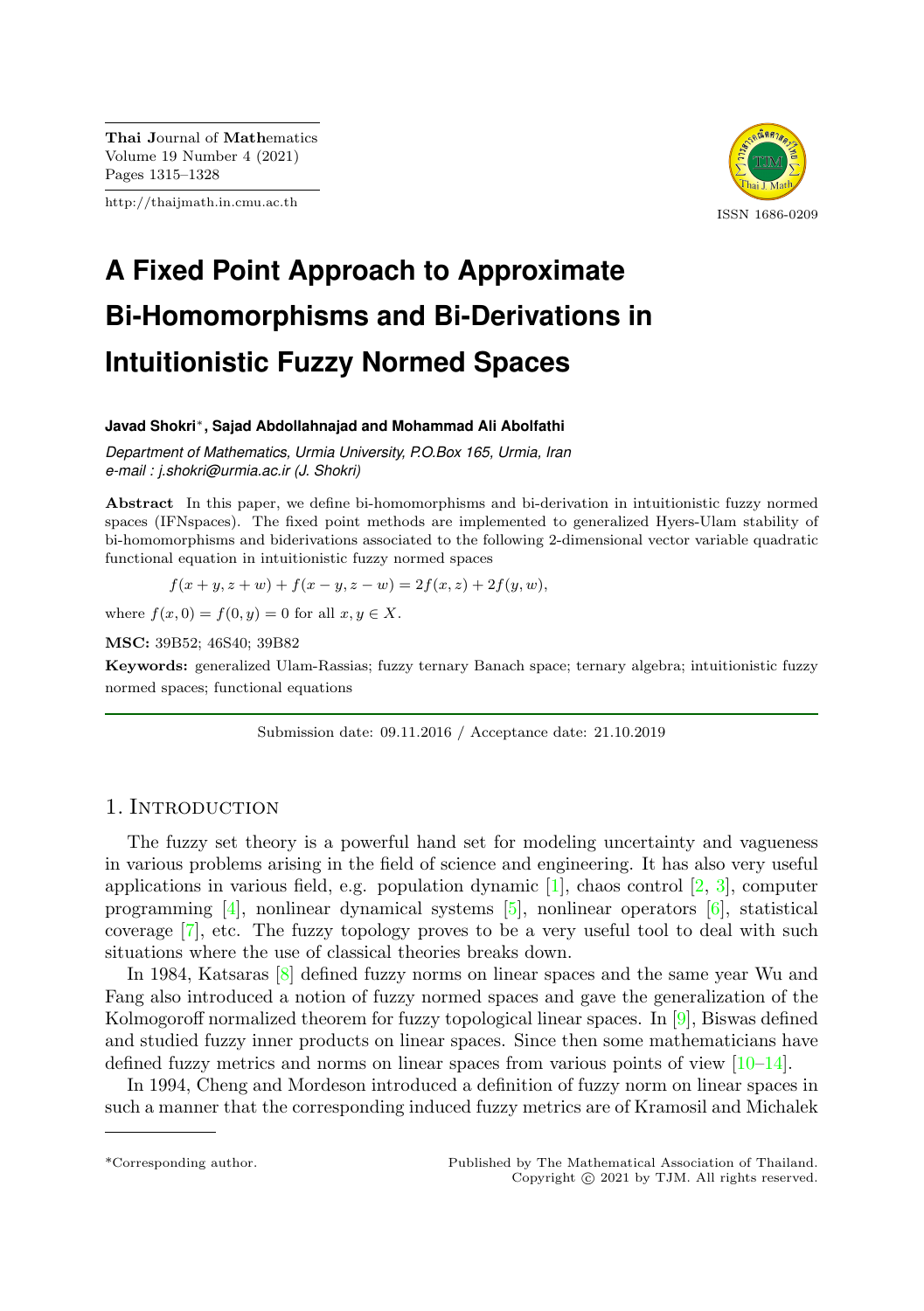type. In 2003, Bag and Samanta [\[15\]](#page-12-11) modified the definition of Cheng and Mordeson by removing a regular condition.

Let X be a real linear space. A function  $N : X \times \mathbb{R} \to [0,1]$  (the so-called fuzzy subset) is said to be a fuzzy norm on X if for all  $x, y \in X$  and all  $s, t \in \mathbb{R}$ ,

- $(N1)$   $N(x, c) = 0$  for  $c \le 0$ ;
- $(N2)$   $x = 0$  if and only if  $N(x, c) = 1$  for all  $c > 0$ ;
- (N3)  $N(cx, t) = N(x, \frac{t}{|c|})$  if  $c \neq 0$ ;
- $(N4)$   $N(x + y, s + t) \geq \min\{N(x, s), N(y, t)\};$
- (N5)  $N(x,.)$  is a non-decreasing function on R and  $\lim_{t\to\infty} N(x,t) = 1;$
- (N6) For  $x \neq 0, N(x, .)$  is continuous on R.

The pair  $(X, N)$  is called a *fuzzy normed linear space*. One may regard  $N(x, t)$  as the truth value of the statement "the norm of  $x$  is less than or equal to the real number  $t$ ".

There are many situations where the norm of a vector is not possible to find and the concept of intuitionistic fuzzy norm  $[16-18]$  $[16-18]$  seems to be more suitable in such cases, that is, we can deal with such situations by modelling the inexactness through the intuitionistic fuzzy norm. Stability problem of a functional equation was first posed by Ulam [\[19\]](#page-13-1) which was answered by Hyers [\[20\]](#page-13-2) and then generalized by Aoki [\[21\]](#page-13-3) and Rassias [\[22\]](#page-13-4) for additive mappings and linear mappings, respectively. Since then several stability problems for various functional equations have been investigated in  $[23, 24]$  $[23, 24]$  $[23, 24]$ ; various fuzzy stability results concerning Cauchy, Jensen, quadratic and cubic functional equations were discussed in [\[25](#page-13-7)[–29\]](#page-13-8); and some random stability results concerning Jensen and cubic functional equations were discussed in [\[30,](#page-13-9) [31\]](#page-13-10). The stability problem for the 2-dimensional vector variable quadratic functional equation was proved by the authors [\[32\]](#page-13-11) for mappings  $f: X \times X \to Y$ , where X is a real normed space and Y is a Banch space.

In this paper, we determine the stability of bi-homomorphisms and bi-derivations concerning the following 2-dimentional vector variable quadratic functional equation in intuitionistic fuzzy normed spaces

<span id="page-1-1"></span>
$$
f(x + y, z + w) + f(x - y, z - w) = 2f(x, z) + 2f(y, w),
$$
\n(1.1)

where  $f(x, 0) = f(0, y) = 0$  for all  $x, y \in X$ .

#### 2. Preliminaries

In this section we recall some terminology, notation and definitions used in this paper  $[16–18]$  $[16–18]$ .

Consider the set  $L^*$  and the order relation  $\leq L^*$  defined by

$$
L^* = \{(x_1, x_2) : (x_1, x_2) \in [0, 1]^2, x_1 + x_2 \le 1\},\
$$
  

$$
(x_1, x_2) \le L^* (y_1, y_2) \Leftrightarrow x_1 \le y_1, x_2 \ge y_2, (x_1.x_2), (y_1, y_2) \in L^*.
$$

Then  $(L^*, \leq L^*)$  is a complete lattice ([\[18\]](#page-13-0)). We denote its unite by  $0_{L^*} = (0, 1)$  and  $1_{L^*} = (1,0).$ 

<span id="page-1-0"></span>**Definition 2.1.** Let U be a non-empty set called the universe. An  $L^*$ -fuzzy set in U is defined as a mapping  $A: U \to L^*$ . For each u in U,  $\mathcal{A}(u)$  represents the degree (in  $L^*$ ) to which u is an element of U. An intuitionstic fuzzy set  $\mathcal{A}_{\zeta,\eta}$  in a universal set U is an object  $\mathcal{A}_{\zeta,\eta} = \{(\zeta_A(u), \eta_A(u)) : u \in U\}$ , where  $\zeta_A(u) \in [0,1]$  and  $\eta_A(u) \in [0,1]$  for all  $u \in U$  are called the membership degree and the non-membership degree, respectively, of u in  $\mathcal{A}_{\zeta,\eta}$  and, furthermore, satisfy  $\zeta_{\mathcal{A}}(u) + \eta_{\mathcal{A}}(u) \leq 1$ .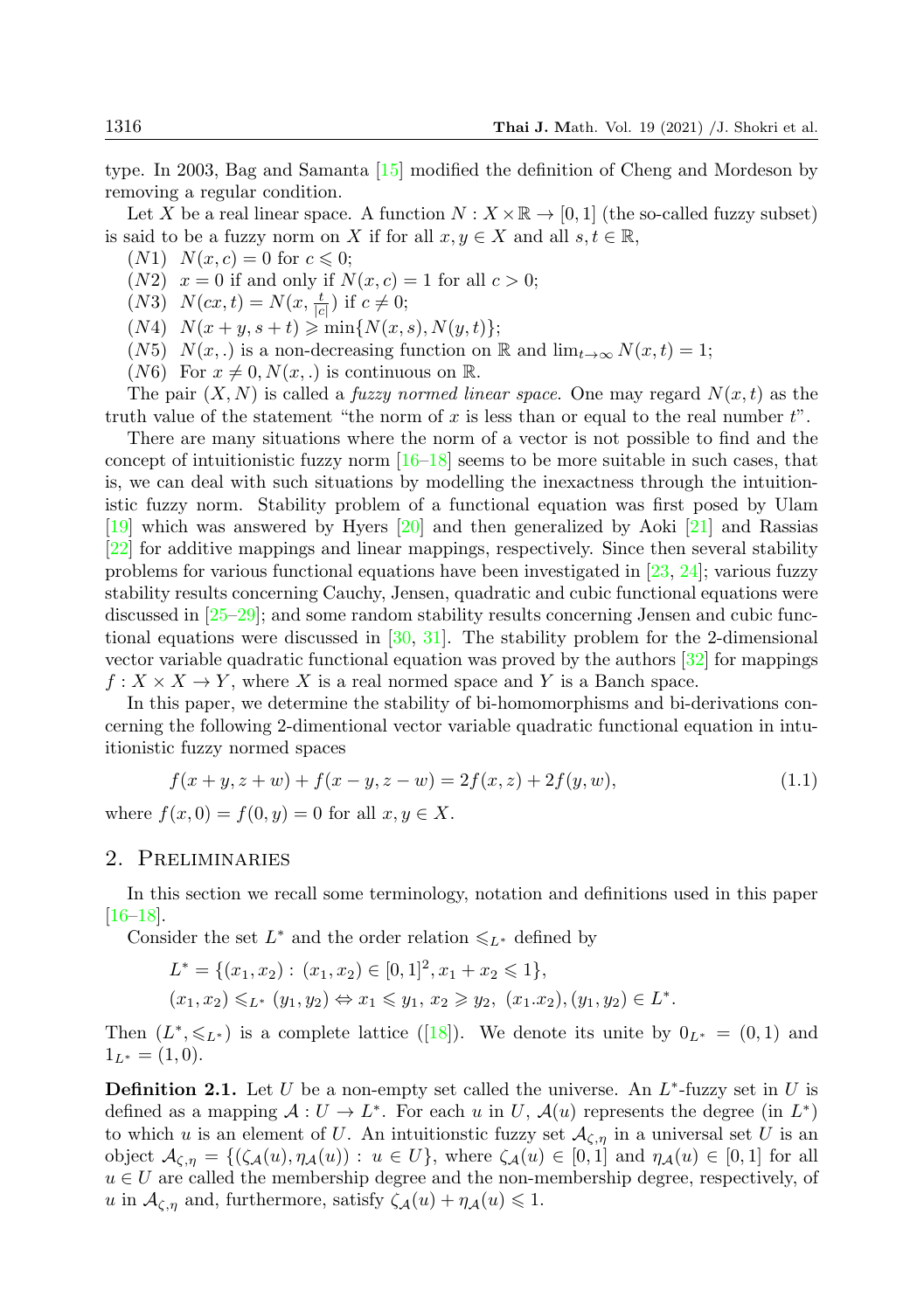**Definition 2.2.** A triangular norm (*t*-norm) on  $L^*$  is mapping  $\mathcal{T} : (L^*)^2 : \to L^*$  satisfying the following conditions:

 $(a)$   $(\forall x \in L^*) (\mathcal{T}(x, 1_{L^*}) = x)$  (boundary condition);

 $(b)$   $(\forall (x, y) \in (L^*)^2)(\mathcal{T}(x, y) = \mathcal{T}(y, x))$  (commutativity);

 $(c) (\forall (x, y, z) \in (L^*)^3)(\mathcal{T}(x, \mathcal{T}(y, z)) = \mathcal{T}(\mathcal{T}(x, y), z))$  (associativity);

 $(d) (\forall (x, x', y, y') \in (L^*)^4)(x \leq L^* x' \text{ and } y \leq L^* y' \Rightarrow \mathcal{T}(x, y) \leq L^* \mathcal{T}(x', y')) \text{ (mono-1)}$ tonicity).

A t-norm  $\mathcal T$  on  $L^*$  is said to be continuous if, for any  $x, y \in L^*$  and any sequences  $\{x_n\}$ and  $\{y_n\}$  which converge to x and y, respectively,

$$
\lim_{n \to \infty} \mathcal{T}(x_n, y_n) = \mathcal{T}(x, y).
$$

For examples, let  $a = (a_1, a_2), b = (b_1, b_2) \in L^*$ , consider  $\mathcal{T}(a, b) = (a_1b_1, \min\{a_2 + b_2, 1\})$ and

 $\mathcal{M}(a, b) = (\min\{a_1, b_1\}, \max\{a_2, b_2\})$ . Then  $\mathcal{T}(a, b)$  and  $(a, b)$  are continuous t-norm.

Now, we define a sequence  $\mathcal{T}^n$  recursively by  $\mathcal{T}^1 = \mathcal{T}$  and

$$
\mathcal{T}^n(x^{(1)}, \cdots, x^{(n+1)}) = \mathcal{T}(\mathcal{T}^{n-1}(x^{(1)}, \cdots, x^{(n)}), x^{(n+1)})
$$

for all  $n \geqslant 2$  and  $x^{(i)} \in L^*$ .

**Definition 2.3.** A negator on  $L^*$  is any decreasing mapping  $\mathcal{N}: L^* : \to L^*$  satisfying  $\mathcal{N}(0_{L^*}) = 1_{L^*}$  and  $\mathcal{N}(1_{L^*}) = 0_{L^*}$ . If  $\mathcal{N}(\mathcal{N}(x)) = x$  for all  $x \in L^*$ , then  $\mathcal{N}$  is called an involutive negator. A negator on [0, 1] is a decreasing mapping  $N : [0,1] \rightarrow [0,1]$ satisfying  $N(0) = 1$  and  $N(1) = 0$ .  $N_s$  denotes the standard negator on [0, 1] define by  $N_s(x) = 1 - x$  for all  $x \in [0, 1]$ .

The definition of an intuitionistic fuzzy normed space is given below (see [\[18\]](#page-13-0)).

**Definition 2.4.** (1) Let  $\mathcal{L} = (L^*, \leqslant_{L^*})$ . The triple  $(X, \mathcal{P}, \mathcal{T})$  is said to be an  $\mathcal{L}$ -fuzzy normed space if X is a vector space,  $\mathcal T$  is a continuous t-norm on  $L^*$  and P is an  $L^*$ -fuzzy set on  $X \times (0, +\infty)$  satisfying the following conditions for all  $x, y \in X$  and  $t, s > 0$ ,

 $(a) \mathcal{P}(x,t) >_{L^*} 0_{L^*};$ 

(b)  $\mathcal{P}(x, t) = 1_{L^*}$  if and only if  $x = 0$ ;

 $(c) \mathcal{P}(\alpha x, t) = \mathcal{P}(x, \frac{x}{|\alpha|})$  for all  $\alpha \neq 0;$ 

 $(d) \mathcal{P}(x+y,t+s) \geqslant_{L^*} \mathcal{T}(\mathcal{P}(x,t),\mathcal{P}(y,s));$ 

 $(e) \mathcal{P}(x, .) : (0, \infty) \to L^*$  is continuous;

 $(f)$  lim<sub>t→0</sub>  $\mathcal{P}(x,t) = 0$ <sub>L</sub><sup>\*</sup> and lim<sub>t→∞</sub>  $\mathcal{P}(x,t) = 1$ <sub>L</sub><sup>\*</sup>.

In this case  $P$  is called an  $\mathcal{L}$ -fuzzy norm (briefly,  $L^*$ -fuzzy norm).

(2) If  $\mathcal{P} = \mathcal{P}_{\mu,\nu}$  is an intuitionistic fuzzy set (see Definition [2.1\)](#page-1-0), then the triple  $(X,\mathcal{P}_{\mu,\nu},\mathcal{T})$  is said to be an intuitionstic fuzzy normed space (briefly, IFN-space). In this case  $\mathcal{P} = \mathcal{P}_{\mu,\nu}$  is said an intuitionistic fuzzy norm on X.

Note that, if  $\mathcal P$  is an  $L^*$ -fuzzy norm on X, then the following are satisfied:

(i)  $\mathcal{P}(x, t)$  is nondecreasing with respect to t for all  $x \in X$ .

(ii)  $\mathcal{P}(x-y,t) = \mathcal{P}(y-x,t)$  for all  $x, y \in X$  and  $t > 0$  (see [\[18\]](#page-13-0)).

**Example 2.5.** Let  $(X, \|.\|)$  be a normed space. Let  $\mathcal{T}(a, b) = (a_1b_1, \min(a_2 + b_2, 1))$  for all  $a = (a_1, a_2), b = (b_1, b_2) \in L^*$  and  $\mu, \nu$  be membership and non-membership degree of an intuitionistic fuzzy set defined by

$$
\mathcal{P}_{\mu,\nu}(x,t) = (\mu_x(t), \nu_x(t)) = \left(\frac{t}{t+m||x||}, \frac{||x||}{t+||x||}\right)
$$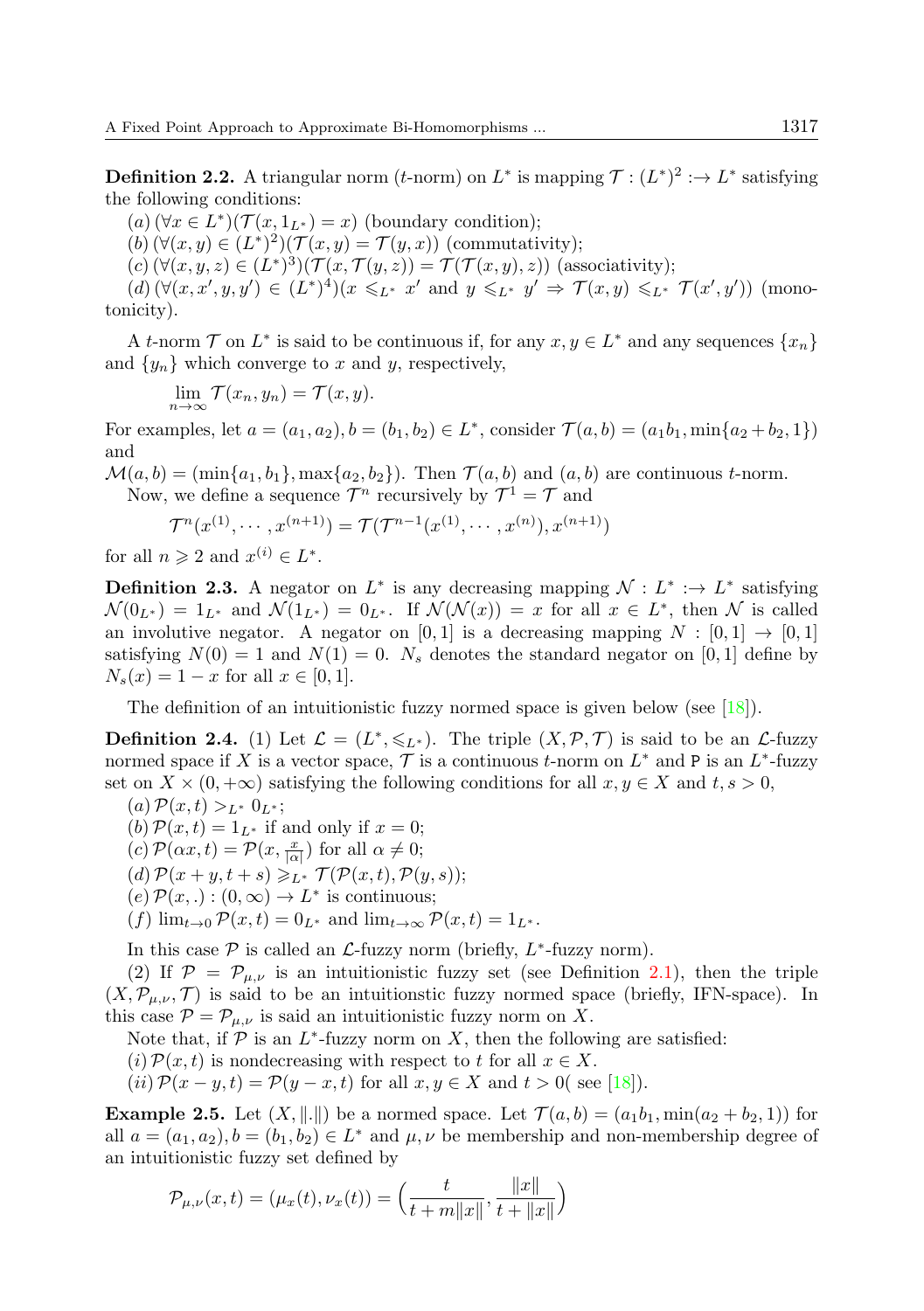for all  $t \in \mathbb{R}^+$  in which  $m > 1$ . Then  $(X, \mathcal{P}_{\mu,\nu}, \mathcal{T})$  is an IFN-space. Here,  $\mu(x, t) + \nu(x, t) =$ 1 for  $x = 0$  and  $\mu(x, t) + \nu(x, t) < 1$  for  $x \neq 0$ .

Let  $\mathcal{M}(a, b) = (\min\{a_1, b_1\}, \max\{a_2, b_2\})$  for all  $a = (a_1, a_2), b = (b_1, b_2) \in L^*$  and  $\mu, \nu$ be membership and non-membership degree of an intuitionistic fuzzy set defined by

$$
\mathcal{P}_{\mu,\nu}(x,t) = (\mu_x(t), \nu_x(t)) = \left(e^{-\|x\|/t}, e^{-\|x\|/t}(e^{\|x\|/t} - 1)\right)
$$

for all  $x \in X$  and  $t \in \mathbb{R}^+$ . Then  $(X, \mathcal{P}_{\mu,\nu}, \mathcal{M})$  is an IFN-space.

**Definition 2.6.** (1) A sequence  $\{x_n\}$  in an IFN-space  $(X, \mathcal{P}_{\mu,\nu}, \mathcal{T})$  is said to be convergent to a point  $x \in X$  (denoted by  $x_n \to x$ ) if  $\mathcal{P}_{\mu,\nu}(x_n-x,t) \to 1_{L^*}$  as  $n \to \infty$  for every  $t > 0$ .

(2) A sequence  $\{x_n\}$  in an IFN-space  $(X, \mathcal{P}_{\mu,\nu}, \mathcal{T})$  is said to be Cauchy sequence if, for any  $0 < \varepsilon < 1$  and  $t > 0$ , there exists  $n_0 \in \mathbb{N}$  such that

$$
\mathcal{P}_{\mu,\nu}(x_n - x_m, t) >_{L^*} (N_s(\varepsilon), t), \quad \forall n, m \geq n_0,
$$

where  $N_s$  is the standard negator.

(3) An IFN-space  $(X, \mathcal{P}_{\mu,\nu}, \mathcal{T})$  is said to be completed if every Cauchy sequence in  $(X,\mathcal{P}_{\mu,\nu},\mathcal{T})$  is convergent in  $(X,\mathcal{P}_{\mu,\nu},\mathcal{T})$ . A complete intuitionistic fuzzy normed space is called an intuitionistic fuzzy Banach space.

The concepts of convergence and Cauchy sequences in an intuitionistic fuzzy normed space are studied in [\[17\]](#page-13-12).

Let X be a set. A function  $d: X \times X \to [0, \infty]$  is called a generalized metric on X if d satisfies

(1)  $d(x, y) = 0$  if and only if  $x = y$ ;

(2)  $d(x, y) = d(y, x)$  for all  $x, y \in X$ ;

(3)  $d(x, y) \leq d(x, z) + d(y, z)$  for all  $x, y, z \in X$ .

For explicitly later use, we recall a fundamental result in fixed point theory.

<span id="page-3-0"></span>**Theorem 2.7.** (The fixed point alternative theorem [\[33\]](#page-13-13)) Let  $(\Omega, d)$  be a complete generalized metric space and  $J : \Omega \to \Omega$  be a strictly contractive mapping with Lipschitz constant  $0 < L < 1$ , that is,

$$
d(Jx, Jy) \leq Ld(x, y), \quad \forall x, y \in \Omega.
$$

Then, for each given  $x \in \Omega$ , either

$$
d(J^n x, J^{n+1} x) = \infty, \quad \forall n \geqslant 0,
$$

or

$$
d(J^{n}x, J^{n+1}x) < \infty, \quad \forall n \geq n_0,
$$

for some nonnegative integer  $n_0$ . Actually, if second alternative holds, then the sequence  ${J<sup>n</sup>x}$  converges to a fixed point y<sup>\*</sup> of J and

(1) y<sup>\*</sup> is the unique fixed point of J in the set  $\Delta = \{y \in \Omega : d(J^{n_0}x, y) < \infty\}$ ;

(2)  $d(y, y^*) \leq \frac{1}{1-L} d(y, Jy)$  for all  $y \in \Delta$ .

**Definition 2.8.** Let X be a ternary algebra and  $(X, \mathcal{P}_{\mu,\nu}, \mathcal{T})$  be an IFN-space.

(1) The intuitionistic fuzzy normed space  $(X, \mathcal{P}_{\mu,\nu}, \mathcal{T})$  is called a ternary IFN-space. if

$$
\mathcal{P}_{\mu,\nu}([xyz],stu) \geqslant \mathcal{T}^3(\mathcal{P}_{\mu,\nu}(x,s),\mathcal{P}_{\mu,\nu}(y,t),\mathcal{P}_{\mu,\nu}(z,u))
$$

for all  $x, y, z \in X$  and  $s, t, u > 0$ .

(2) A complete ternary IFN-space is called a ternary intuitionistic fuzzy Banach space.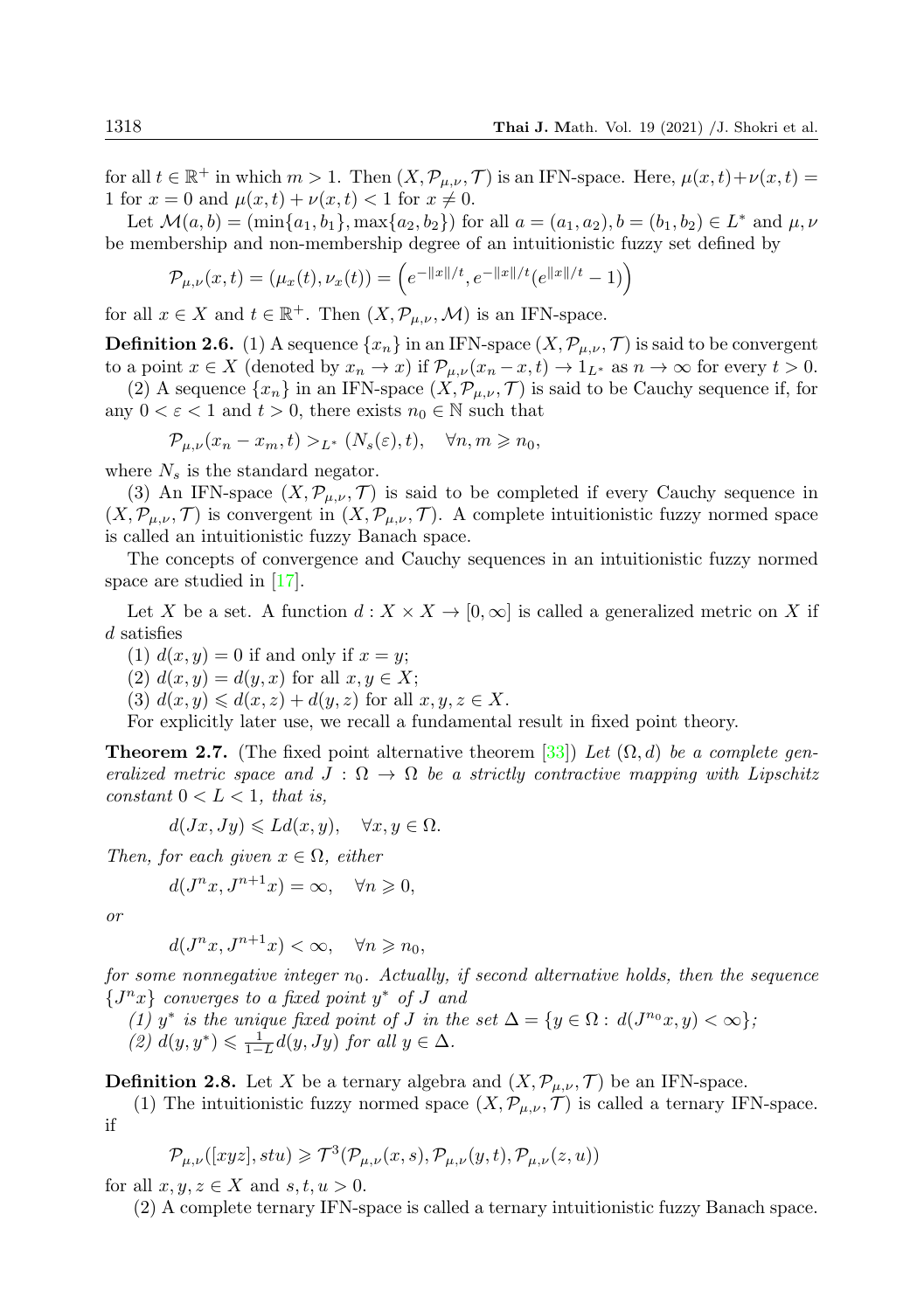<span id="page-4-5"></span>**Example 2.9.** Let  $(X, \|.\|)$  be a normed space. Let  $\mathcal{T}(a, b) = (a_1b_1, \min(a_2 + b_2, 1))$  for all  $a = (a_1, a_2), b = (b_1, b_2) \in L^*$  and  $\mu, \nu$  be membership and non-membership degree of an intuitionistic fuzzy set defined by

$$
\mathcal{P}_{\mu,\nu}(x,t) = (\mu_x(t), \nu_x(t)) = \left(\frac{t}{t + \|x\|}, \frac{\|x\|}{t + \|x\|}\right)
$$

for all  $t \in \mathbb{R}^+$ . Then  $(X, \mathcal{P}_{\mu,\nu}, \mathcal{T})$  is a ternary fuzzy normed (Banach) space. Here,  $\mu(x, t) + \nu(x, t) = 1$  for  $x = 0$  and  $\mu(x, t) + \nu(x, t) < 1$  for  $x \neq 0$ .

**Definition 2.10.** Let X be a ternary normed (Banach) space and  $(Y, \mathcal{P}_{\mu,\nu})$  is ternary intuitionistic fuzzy Banach space.

(1) A C-bilinear mapping  $H : X \times X \to Y$  is called a ternary bi-homomorphism if

$$
H([xyz], w3) = [H(x, w)H(y, w)H(z, w)],
$$
  

$$
H(x3, [yzw]) = [H(x, y)H(x, z)H(x, w)]
$$

for all  $x, y, z, w \in X$ .

(2) A C-bilinear mapping  $\delta: X \times X \to Y$  is called a ternary bi-derivation if

$$
\delta([xyz], w) = [\delta(x, w)yz] + [x\delta(y, w)z] + [xy\delta(z, w)],
$$
  

$$
\delta(x, [yzw]) = [\delta(x, y)zw] + [y\delta(x, z)w] + [yz\delta(x, w)]
$$

for all  $x, y, z, w \in X$ .

## 3. Intuitionistic Fuzzy Bi-Homomorphism Stability of Quadratic Functional Equation

In this section, we prove the generalized Ulam-Hyers stability of bi-homomorphism of quadratic functional equation in intuitionistic fuzzy normed spaces, based on the fixed point method. For notational convenience, given a function  $f : X \times X \to Y$ , we define the difference operator

<span id="page-4-4"></span>
$$
D_q f(x, y, z, w) = f(x + y, z + w) + f(x - y, z - w) - 2f(x, z) - 2f(y, w)
$$
 (3.1)

We begin with a generalized Hyers-Ulam type theorem in IFN-space for the functional equation [\(1.1\)](#page-1-1).

<span id="page-4-3"></span>**Theorem 3.1.** Let X be a linear space and let  $(Z, \mathcal{P}'_{\mu,\nu}, \mathcal{T}')$  be an IFN-space. Let  $\varphi: X^4 \to Z$  be a function, for some real number with  $\alpha < 4$ , such that

<span id="page-4-0"></span>
$$
\mathcal{P}'_{\mu,\nu}(\varphi(2x,2y,2z,2w),t) \geqslant_{L^*} \mathcal{P}'_{\mu,\nu}(\alpha\varphi(x,y,z,w),t)
$$
\n(3.2)

for all  $x, y, z, w \in X$  and all  $t > 0$ . Let  $(Y, \mathcal{P}_{\mu,\nu}, \mathcal{T})$  be an intuitionistic fuzzy Banach space and let  $f: X \times X \rightarrow Y$  be a mapping, with  $f(0,0) = 0$ , such that

<span id="page-4-2"></span>
$$
\begin{cases}\n\mathcal{P}_{\mu,\nu}(f([xyz], w^3) - [f(x, y)f(y, w)f(z, w)], t) \\
+ \mathcal{P}_{\mu,\nu}(f(x^3, [yzw]) - [f(x, y)f(x, z)f(x, w)], t) \geq_{L^*} \mathcal{P}'_{\mu,\nu}(\varphi(x, y, z, w), t)\n\end{cases}
$$
\n(3.3)

<span id="page-4-1"></span>and

$$
\mathcal{P}'_{\mu,\nu}(D_qf(x,y,z,w),t) \geqslant_{L^*} \mathcal{P}'_{\mu,\nu}(\varphi(x,y,z,w),t)
$$
\n(3.4)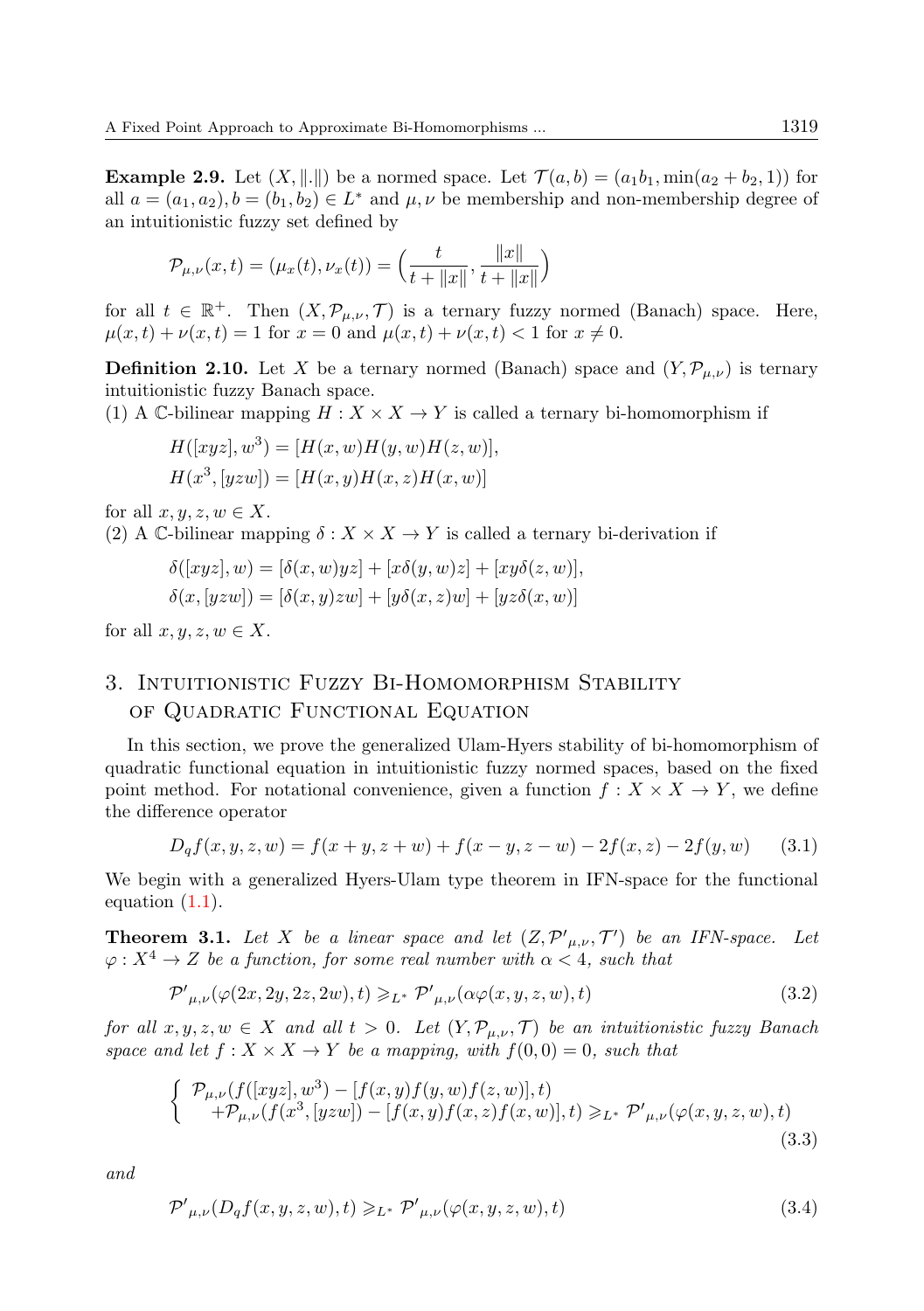for all  $x, y, z, w \in X$  and all  $t > 0$ . Then there exists a unique intuitionistic fuzzy bihomomorphism  $H : X \times X \rightarrow Y$  satisfying [\(1](#page-1-1).1) such that

<span id="page-5-1"></span>
$$
\mathcal{P}_{\mu,\nu}\Big(H(x,y) - f(x,y),t\Big) \geqslant_{L^*} \mathcal{P}'_{\mu,\nu}(\varphi(x,x,y,y), (4-\alpha)t),\tag{3.5}
$$

for all  $x, y \in X$  and all  $t > 0$ .

*Proof.* Put  $y = x$  and  $w = z$  in  $(3.2)$  to obtain

<span id="page-5-0"></span> $\mathcal{P}_{\mu,\nu}(f(2x,2z) - 4f(x,z),t) \geqslant_{L^*} \mathcal{P'}_{\mu,\nu}(\varphi(x,x,z,z),t),$ 

for all  $x, z \in X$  and all  $t > 0$ . Replacing y by z in above inequality, we get

$$
\mathcal{P}_{\mu,\nu}(f(2x,2y) - 4f(x,y),t) \geqslant_{L^*} \mathcal{P}'_{\mu,\nu}(\varphi(x,x,y,y),t),\tag{3.6}
$$

for all  $x, y \in X$  and all  $t > 0$ .

Consider the set  $\Omega := \{g : X \times X \to Y\}$  and introduce a complete generalized metric on  $\Omega$  (see [\[33\]](#page-13-13)) (as usual, inf  $\emptyset = \infty$ ):

$$
d(g,h) = \inf\{K \in \mathbb{R}^+ : \mathcal{P}_{\mu,\nu}(g(x,y) - h(x,y), Kt) \geq L^* \mathcal{P}'_{\mu,\nu}(\varphi(x,x,y,y),t),
$$
  

$$
\forall x, y \in X, t > 0\}.
$$
 (3.7)

Now, we consider the mapping  $J : \Omega \to \Omega$  such that

$$
J(g(x, y)) = \frac{1}{4}g(2x, 2y)
$$
\n(3.8)

for all  $x, y \in X$  and we prove that J is a strictly contractive mapping of  $\Omega$  with the Lipschitz constant  $\frac{\alpha}{4}$ .

Let  $g, h \in \Omega$  be given such that  $d(g, h) = \varepsilon$ . Then

<span id="page-5-2"></span>
$$
\mathcal{P}_{\mu,\nu}(g(x,y) - h(x,y),\varepsilon t) \geqslant_{L^*} \mathcal{P}'_{\mu,\nu}(\varphi(x,x,y,y),t) \tag{3.9}
$$

for all  $x, y \in X, t > 0$ . Hence

$$
\mathcal{P}_{\mu,\nu}(Jg(x,y) - Jh(x,y)),\varepsilon t) \geqslant_{L^*} \mathcal{P}_{\mu,\nu}(g(2x,2y) - h(2x,2y)),4\varepsilon t)
$$
  

$$
\geqslant_{L^*} \mathcal{P}'_{\mu,\nu}(\varphi(x,x,y,y),\frac{4t}{\alpha})
$$
(3.10)

for all  $x, y \in X$  and  $t > 0$ . By definition,  $d(Jg, Jh) \leq \frac{\alpha}{4}\varepsilon$ . Therefore,

$$
d(Jg, Jh) \leq \frac{\alpha}{4}d(g, h) \quad \text{for all } g, h \in \Omega. \tag{3.11}
$$

It follows from  $(3.6)$  that  $d(f, Jf) \leq \frac{1}{4}$ . Therefore, by Theorem [2.7,](#page-3-0) there exists a mapping  $H : X \to Y$  satisfying:

(1)  $H$  is a fixed point of  $J$ , that is

$$
H(2x, 2y) = 4H(x, y) \quad \text{for all } x, y \in X. \tag{3.12}
$$

The mapping H is a unique fixed point of J in the set  $\Delta = \{g \in \Omega : d(g, f) < \infty\}.$ This implies that H is a unique mapping satisfying  $(3.5)$  such that there exists a  $K > 0$ satisfying

$$
\mathcal{P}_{\mu,\nu}(f(x,y) - H(x,y), Kt) \geq L^* \mathcal{P}'_{\mu,\nu}(\varphi(x,x,y,y),t)
$$
\n(3.13)

for all  $x, y \in X$  and  $t > 0$ ;

(2)  $d(J^n f, H) \to 0$  as  $n \to \infty$ . This implies the equality

$$
H(x,y) := \lim_{n \to \infty} J^n f(x,y) = \lim_{n \to \infty} \frac{1}{4^n} f(2^n x, 2^n y)
$$
\n(3.14)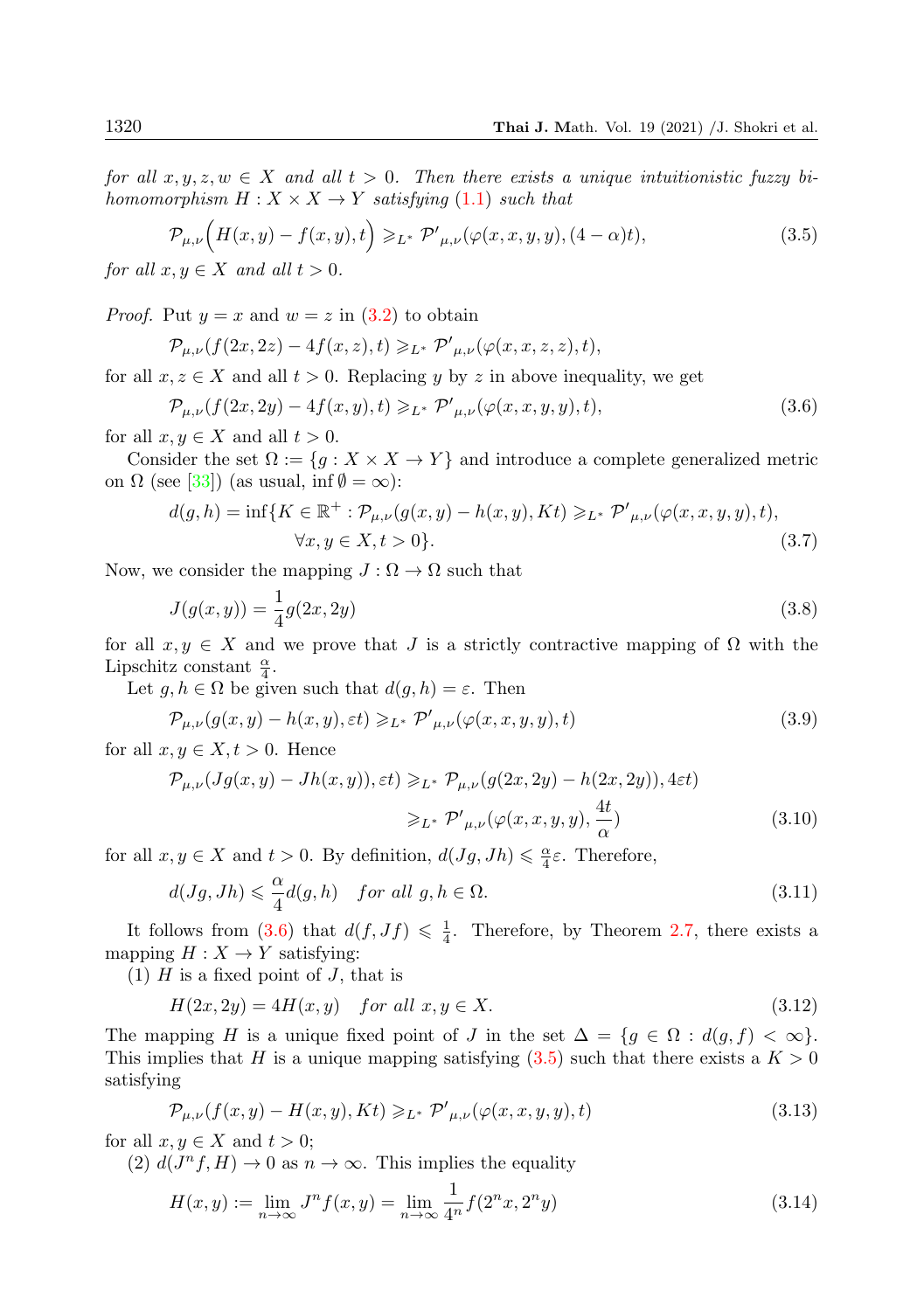for all  $x, y \in X$ ;

(3)  $d(f, H) \leq \frac{1}{1-L}d(f, Jf)$  with  $f \in \Delta$ , which implies the inequality

$$
d(f, H) \leqslant \frac{1}{4 - \alpha},\tag{3.15}
$$

from which it follows

$$
\mathcal{P}_{\mu,\nu}(H(x,y) - f(x,y), \frac{t}{4-\alpha}) \geqslant_{L^*} (\varphi(x,x,y,y), t)
$$
\n
$$
(3.16)
$$

for all  $x, y \in X$  and  $t > 0$ . This implies that the inequality  $(3.5)$  holds.

It remains to show that H is a quadratic map. Replacing x and y by  $2^n x$  and  $2^n y$  in [\(3.4\)](#page-4-1), respectively, it follows that

$$
\begin{split} \mathcal{P}_{\mu,\nu}(4^{-n}D_qf(2^nx,2^ny,2^nz,2^nw),t) \geqslant_{L^*} \mathcal{P'}_{\mu,\nu}(\varphi(2^nx,2^ny,2^nz,2^nw),4^nt) \\ \geqslant_{L^*} \mathcal{P'}_{\mu,\nu}(\varphi(x,y,z,w),\frac{4^nt}{\alpha^n}). \end{split}
$$

Taking the limit as  $n \to \infty$ , we find that H fulfills [\(1.1\)](#page-1-1).

From  $(3.3)$  and definition of H, we can write

$$
\begin{split} \mathcal{P}_{\mu,\nu}&(H([xyz],w^3)-[H(x,y)f(y,w)H(z,w)],t)+\mathcal{P}_{\mu,\nu}(H(x^3,[yzw])\\ &-[H(x,y)H(x,z)H(x,w)],t)\\ &=\mathcal{P}_{\mu,\nu}\Big(\frac{f([2^nx2^ny2^nz],(2^nw)^3)}{64^n}-\Big[\frac{f(2^nx,2^nw)}{4^n}\frac{f(2^ny,2^nw)}{4^n}\frac{f(2^nz,2^nw)}{4^n}\Big],t\Big)\\ &+\mathcal{P}_{\mu,\nu}\Big(\frac{f((2^nx)^3,[2^ny2^nz2^nw])}{64^n}-\Big[\frac{f(2^nx,2^ny)}{4^n}\frac{f(2^nx,2^nz)}{4^n}\frac{f(2^nx,2^nw)}{4^n}\Big],t\Big)\\ \geqslant_{L^*}\mathcal{P'}_{\mu,\nu}\big(\varphi(2^nx,2^ny,2^nz,2^nw),4^{3n}t\big)\geqslant_{L^*}\mathcal{P'}_{\mu,\nu}\Big(\varphi(x,y,z,w),\frac{4^{3n}t}{\alpha^n}\Big)\rightarrow 1 \end{split}
$$

as  $n \to \infty$  for all  $x, y, z, w \in X$  and all  $t > 0$ , because of  $\lim_{n \to \infty} \frac{4^{3n} t}{\alpha^n} = \infty$ . Therefore it is concluded that

$$
H([xyz], w3) = [H(x, w)H(y, w)H(z, w)],
$$
  

$$
H(x3, [yzw]) = [H(x, y)H(x, z)H(x, w)].
$$

To prove the uniqueness of the mapping  $F$ , assume that there exists another quadratic mapping  $G: X \times X \to Y$  which satisfies [\(1.1\)](#page-1-1) and [\(3.3\)](#page-4-2). For fix  $x, y \in X$ , we know that  $H(2^n x, 2^n y) = 4^n H(x, y)$  and  $G(2^n x, 2^n y) = 4^n G(x, y)$  for all  $n \in \mathbb{N}$ . It follows from  $(3.5)$ that

$$
\mathcal{P}_{\mu,\nu}(H(x,y) - G(x,y),t) = \mathcal{P}_{\mu,\nu}\Big(\frac{H(2^n x, 2^n y)}{4^n} - \frac{G(2^n x, 2^n y)}{4^n},t\Big)
$$
  
\n
$$
\geq_{L^*} \mathcal{T}\Big(\mathcal{P}_{\mu,\nu}\Big(\frac{H(2^n x, 2^n y)}{4^n} - \frac{f(2^n x, 2^n y)}{4^n},\frac{t}{2}\Big),
$$
  
\n
$$
\mathcal{P}_{\mu,\nu}\Big(-\frac{G(2^n x, 2^n y)}{4^n} + \frac{f(2^n x, 2^n y)}{4^n},\frac{t}{2}\Big)\Big)
$$
  
\n
$$
\geq_{L^*} \mathcal{T}^2\Big(\mathcal{P'}_{\mu,\nu}\Big(\varphi(2^n x, 2^n x, 2^n y, 2^n y),\frac{4^n (4-\alpha)t}{2}\Big)\Big)
$$
  
\n
$$
\geq_{L^*} \mathcal{T}^2\Big(\mathcal{P'}_{\mu,\nu}\Big(\varphi(x, x, y, y),\frac{4^n (4-\alpha)t}{2\alpha^n}\Big)\Big)
$$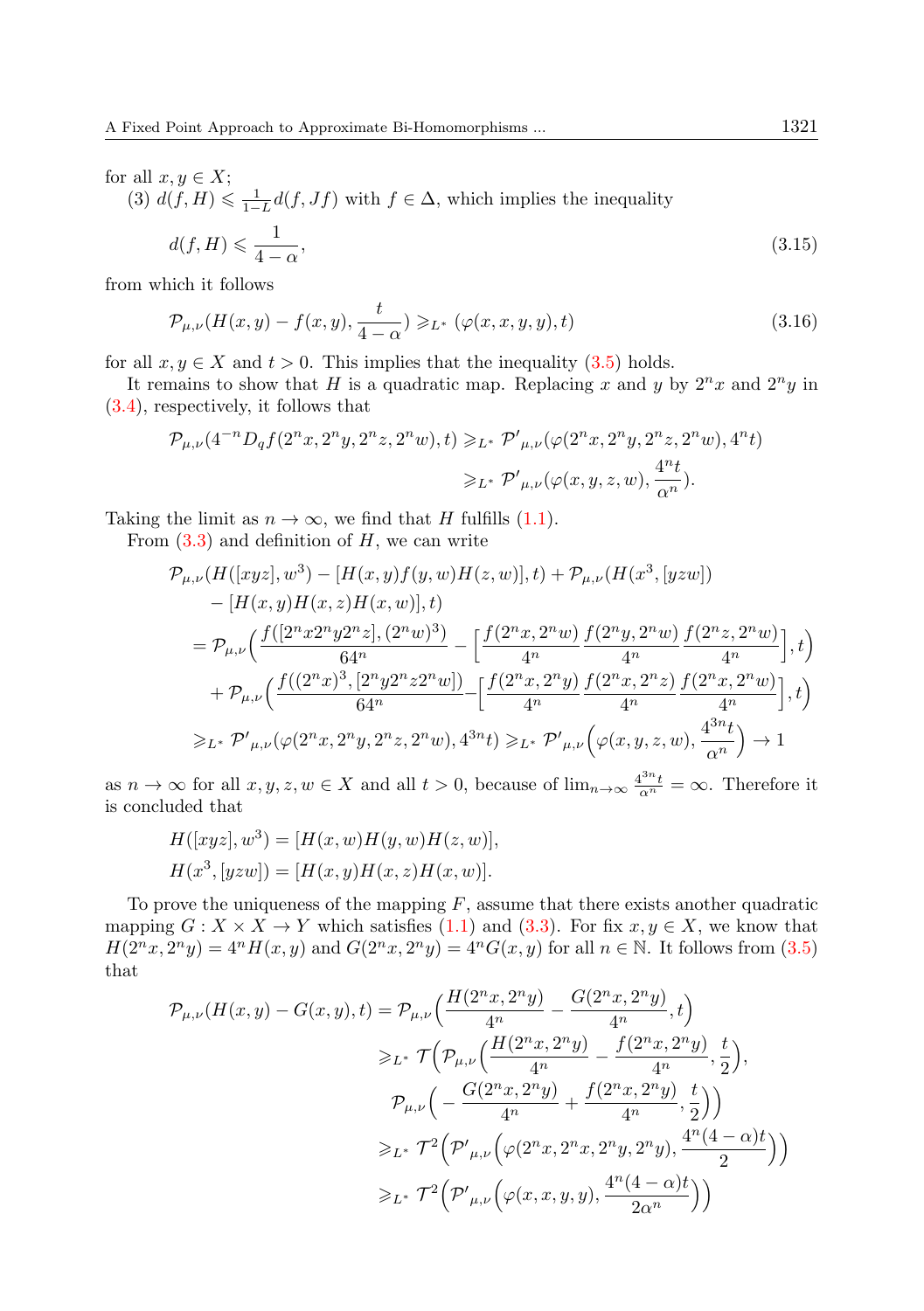for all  $x, y \in X$ , all  $n \in \mathbb{N}$  and all  $t > 0$ , where  $\mathcal{T}^2(a) = \mathcal{T}(a, a)$  for all  $a \in [0, 1]$ . Since  $\lim_{n\to\infty} \frac{4^n (4-\alpha)t}{2\alpha^n} = \infty$  for all  $t > 0$ , we get

$$
\lim_{n \to \infty} \mathcal{P}'_{\mu,\nu} \Big( \varphi(x,x,y,y), \frac{4^n (4-\alpha)t}{2\alpha^n} \Big) = 1
$$

for all  $x, y \in X$  and all  $t > 0$ . Therefore  $\mathcal{P}'_{\mu,\nu}(H(x,y) - G(x,y), t) = 1$ . Thus it is concluded that  $H(x, y) = G(x, y)$ .

**Corollary 3.2.** Let p be a nonnegative real number with  $p < 2$ , X be a normed space with norm  $\Vert . \Vert, (Z, \mathcal{P'}_{\mu,\nu}, \mathcal{T})$  be an intuitionistic fuzzy normed space,  $(Y, \mathcal{P}_{\mu,\nu}, \mathcal{T})$  be complete intuitionistic fuzzy normed space, and let  $z_0 \in Z$ . If  $f : X \to Y$  is a mapping such that

$$
\mathcal{P}_{\mu,\nu}(f([xyz], w^3) - [f(x, y)f(y, w)f(z, w)], t) + \mathcal{P}_{\mu,\nu}(f(x^3, [yzw])- [f(x, y)f(x, z)f(x, w)], t)\geq_L^* \mathcal{P}'_{\mu,\nu}((\|x\|^p + \|y\|^p + \|z\|^p + \|w\|^p)z_0, t)
$$

and

$$
\mathcal{P}_{\mu,\nu}(D_qf(x,y),t) \geq L^* \mathcal{P}'_{\mu,\nu}((\|x\|^p + \|y\|^p + \|z\|^p + \|w\|^p)z_0,t)
$$

for all  $x, y, z, w \in X$  and  $t > 0$ , then there exists a unique bi-homomorphism  $H: X \times X \rightarrow$ Y such that

$$
\mathcal{P}_{\mu,\nu}(H(x,y)-f(x,y),t)\geqslant_{L^*}\mathcal{P'}_{\mu,\nu}\Big((\|x\|^p+\|y\|^p)z_0,\frac{(4-2^p)t}{2}\Big)
$$

for all  $x, y \in X$  and  $t > 0$ .

<span id="page-7-2"></span>**Theorem 3.3.** Let X be a linear space and let  $(Z, \mathcal{P}'_{\mu,\nu}, \mathcal{T}')$  be an IFN-space. Let  $\varphi: X^4 \to Z$  be a function, for some real number with  $\alpha > 4$ , such that

<span id="page-7-0"></span>
$$
\mathcal{P}'_{\mu,\nu}(\varphi(\frac{x}{2},\frac{y}{2},\frac{z}{2},\frac{w}{2}),t) \geqslant_{L^*} \mathcal{P}'_{\mu,\nu}(\varphi(x,y,z,w),\alpha t)
$$
\n(3.17)

for all  $x, y, z, w \in X$  and all  $t > 0$ . Let  $(Y, \mathcal{P}_{\mu,\nu}, \mathcal{T})$  be an intuitionistic fuzzy Banach space and let  $f: X \times X \to Y$ , with  $f(0,0) = 0$ , be a mapping such that satisfies in (3.[3\)](#page-4-2) and (3.[4\)](#page-4-1). Then there exists a unique intuitionistic fuzzy bi-homomorphism  $H: X \times X \rightarrow Y$ satisfying (1.[1\)](#page-1-1) such that

<span id="page-7-1"></span>
$$
\mathcal{P}_{\mu,\nu}\Big(H(x,y) - f(x,y),t\Big) \geqslant_{L^*} \mathcal{P}'_{\mu,\nu}(\varphi(x,x,y,y),(\alpha-4)t),\tag{3.18}
$$

for all  $x, y \in X$  and all  $t > 0$ .

Proof. It follows from [\(3.6\)](#page-5-0) that

$$
\mathcal{P}_{\mu,\nu}(f(x,y)-4f(\frac{x}{2},\frac{y}{2}),t) \geqslant_{L^*} \mathcal{P'}_{\mu,\nu}((\varphi(x,x,y,y),t))
$$

for all  $x, y \in X$  and all  $t > 0$ .

Consider the set  $\Omega := \{g : X \times X \to Y\}$  and introduce the generalized metric on X,

$$
d(g, h) = \inf \{ K \in \mathbb{R}^+ : \mathcal{P}_{\mu, \nu}(g(x, y) - h(x, y), Kt) \geq L^* \mathcal{P}'_{\mu, \nu}(\varphi(x, x, y, y), t), \forall x, y \in X, t > 0 \}.
$$

Now we consider the linear mapping  $J: X \to X$ , such that

$$
Jg(x,y):=4g(\frac{x}{2},\frac{y}{2})
$$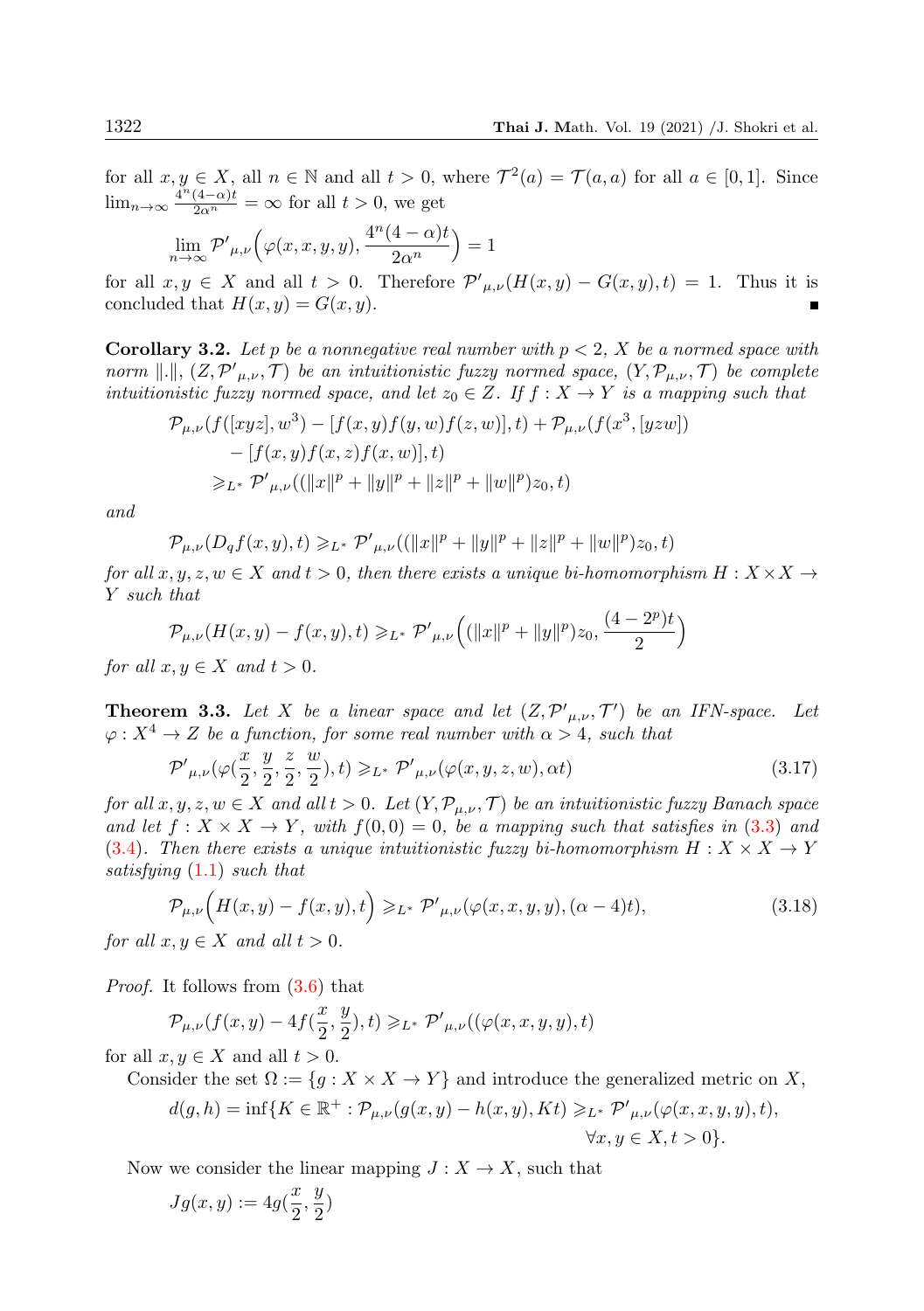for all  $x, y \in X$ . We prove that J is a strictly contractive mapping of  $\Omega$  with the Lipschitz constant  $\frac{4}{\alpha}$ .

Let  $g, \tilde{h} \in \Omega$  be given such that  $d(g, h) = \varepsilon$ . Hence, from [\(3.9\)](#page-5-2) and [\(3.17\)](#page-7-0), we have

$$
\mathcal{P}_{\mu,\nu}(Jg(x,y) - Jh(x,y),\varepsilon t) = \mathcal{P}_{\mu,\nu}\left(g\left(\frac{x}{2},\frac{y}{2}\right), h\left(\frac{x}{2},\frac{y}{2}\right), \frac{\varepsilon}{4}t\right)
$$

$$
\geq L^* \mathcal{P}'_{\mu,\nu}\left(\varphi\left(\frac{x}{2},\frac{x}{2},\frac{y}{2},\frac{y}{2}\right), \frac{1}{4}t\right) \geq L^* \mathcal{P}'_{\mu,\nu}\left(\varphi(x,x,y,y),\frac{\alpha}{4}t\right)
$$

for all  $x, y \in X$  and all  $t > 0$ . By definition,  $d(Jg, Jh) \leq \frac{\alpha}{4}\varepsilon$ . Therefore,

$$
d(Jg, Jh) \leqslant \frac{4}{\alpha}d(g, h)
$$

for all  $x, y \in X$  and all  $t > 0$ . It follows from  $(3.6)$  that  $d(f, Jf) = \frac{1}{\alpha}$ . Therefore, by theorem [2.7,](#page-3-0) J has a unique fixed point in the set  $\Delta = \{g \in \Omega : d(g, f) < \infty\}$ . Let H be the fixed point of  $J$ , that is

$$
4H\left(\frac{x}{2},\frac{y}{2}\right) = H(x,y)
$$

for all  $x, y \in X$ , satisfying there exists  $K > 0$ , such that

$$
\mathcal{P}_{\mu,\nu}(f(x,y)-H(x,y),Kt)\geqslant_{L^*}\mathcal{P'}_{\mu,\nu}(\varphi(x,x,y,y),t)
$$

for all  $x, y \in X$  and all  $t > 0$ . On the other hand, we have

$$
\lim_{n \to \infty} d(J^n f, H) = 0.
$$

This implies the following quality

$$
H(x,y) := \lim_{n \to \infty} J^n f(x,y) = \lim_{n \to \infty} 4^n f\left(\frac{x}{2^n}, \frac{y}{2^n}\right)
$$

for all  $x, y \in X$  and all  $t > 0$ . It follows from  $d(f, H) \leq \frac{1}{1-L}d(f, Jf)$  that

$$
d(f,H) \leqslant \frac{1}{\alpha(1-L)}.
$$

This implies inequality [\(3.18\)](#page-7-1). The remainder of proof is similar to the proof of Theorem [3.1.](#page-4-3) п

**Corollary 3.4.** Let p be a nonnegative real number with  $p > 2$ , X be a normed space with norm  $\Vert . \Vert, (Z, \mathcal{P'}_{\mu,\nu}, \mathcal{T})$  be an intuitionistic fuzzy normed space,  $(Y, \mathcal{P}_{\mu,\nu}, \mathcal{T})$  be complete intuitionistic fuzzy normed space, and let  $z_0 \in Z$ . If  $f : X \to Y$  is a mapping such that

$$
\mathcal{P}_{\mu,\nu}(f([xyz], w^3) - [f(x, y)f(y, w)f(z, w)], t) + \mathcal{P}_{\mu,\nu}(f(x^3, [yzw])
$$
  
- [f(x, y)f(x, z)f(x, w)], t)  

$$
\geq_{L^*} \mathcal{P}'_{\mu,\nu}((\|x\|^p + \|y\|^p + \|z\|^p + \|w\|^p)z_0, t)
$$

and

$$
\mathcal{P}_{\mu,\nu}(D_qf(x,y),t) \geq L^* \mathcal{P}'_{\mu,\nu}((\|x\|^p + \|y\|^p + \|z\|^p + \|w\|^p)z_0,t)
$$

for all  $x, y, z, w \in X$  and  $t > 0$ , then there exists a unique bi-homomorphism  $H: X \times X \rightarrow$ Y such that

$$
\mathcal{P}_{\mu,\nu}(H(x,y) - f(x,y),t) \geq L^* \mathcal{P}'_{\mu,\nu}\Big((\|x\|^p + \|y\|^p)z_0, \frac{(2^p - 4)t}{2}\Big)
$$

for all  $x, y \in X$  and  $t > 0$ .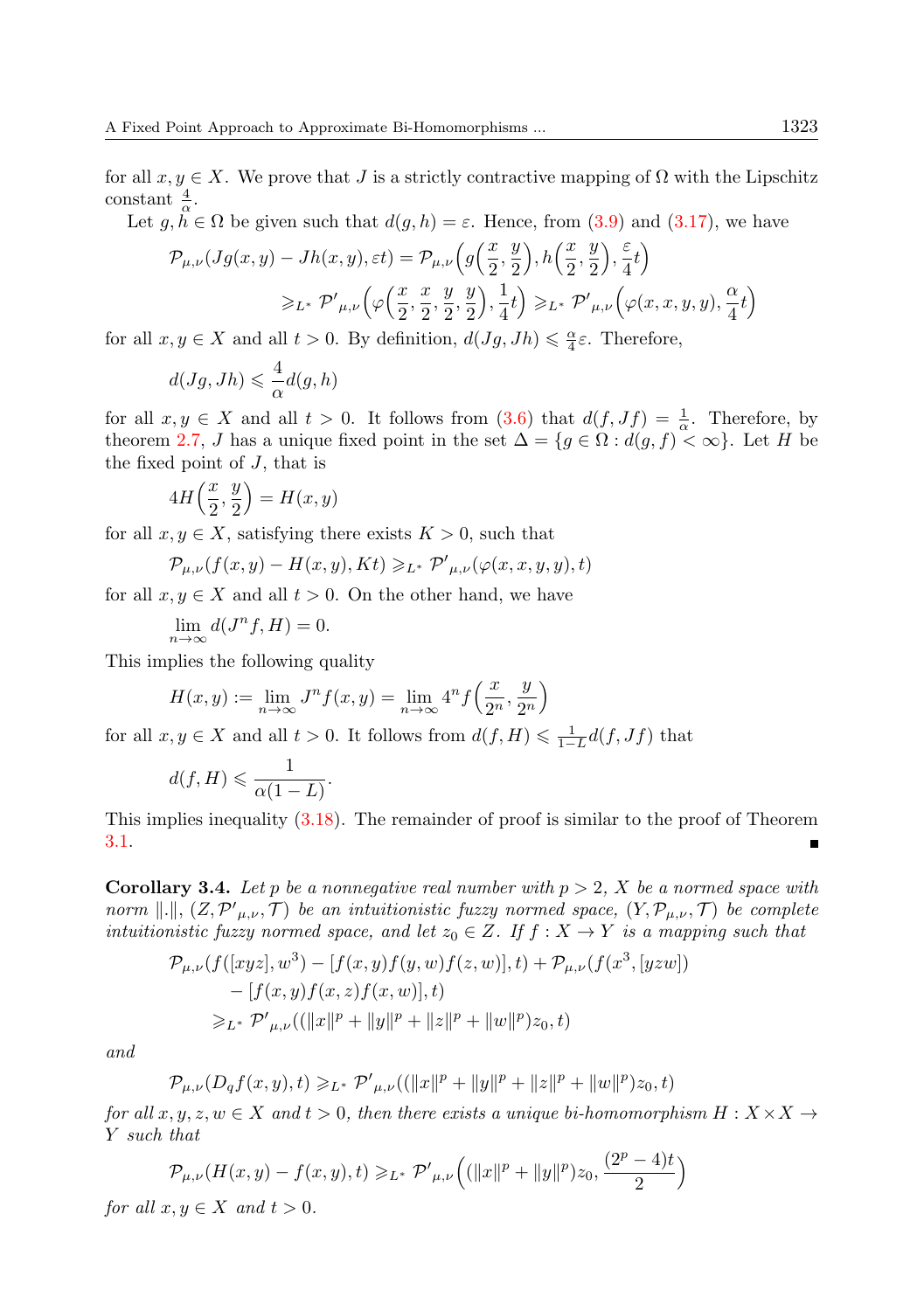## 4. Intuitionistic Fuzzy Bi-Derivations Stability of Quadratic Functional Equation

In this section, we investigate generalized Hyers-Ulam stability of bi-derivations in IFN-space for the functional equation [\(1.1\)](#page-1-1).

<span id="page-9-2"></span>**Theorem 4.1.** Let X be a linear space and let  $(Z, \mathcal{P}'_{\mu,\nu}, \mathcal{T}')$  be an IFN-space. Let  $f: X \times X \rightarrow Y$ , with  $f(0,0) = 0$ , be a mapping for which there exists a mapping  $\varphi: X^4 \to Z$  such that, for some  $0 < \alpha < 4$  satisfying [\(3](#page-4-4).1), (3.[2\)](#page-4-0), (3.[4\)](#page-4-1) and

<span id="page-9-1"></span>
$$
\mathcal{P}_{\mu,\nu}(f([xyz], w) - [f(x, w)yz] - [xf(y, w)z] - [xyf(z, w)], t) \n+ (f(x, [yzw]) - [f(x, y)zw] - [yf(x, z)w][yzf(x, w)], t) \n\geq_{L^*} \mathcal{P}'_{\mu,\nu}(\varphi(x, y, z, w), t)
$$
\n(4.1)

for all  $x, y, z, w \in X$  and all  $t > 0$ . Then there exists a unique intuitionistic fuzzy biderivation  $\delta: X \times X \rightarrow Y$  satisfying (1.[1\)](#page-1-1) such that

<span id="page-9-0"></span>
$$
\mathcal{P}_{\mu,\nu}\Big(\delta(x,y)-f(x,y),t\Big) \geqslant_{L^*} \mathcal{P}'_{\mu,\nu}(\varphi(x,x,y,y),(4-\alpha)t),\tag{4.2}
$$

for all  $x, y \in X$  and all  $t > 0$ .

Proof. By the same argument as in the proof of the Theorem [3.1,](#page-4-3) there exists a unique quadratic mapping  $\delta : X \times X \to Y$  satisfying [\(4.2\)](#page-9-0). The mapping  $\delta$  is given by

$$
\delta = \lim_{n \to \infty} \frac{1}{4} f(2^n x, 2^n y)
$$

for all  $x, y \in X$ . It follows from  $(4.1)$ 

$$
\begin{split}\n\mathcal{P}_{\mu,\nu}(\delta([xyz],w)-[\delta(x,w)yz]-[x\delta(y,w)z]-[xy\delta(z,w)],t) \\
&+\mathcal{P}_{\mu,\nu}(\delta(x,[yzw])-[\delta(x,y)zw]-[y\delta(x,z)w]-[yz\delta(x,w)],t) \\
&=\mathcal{P}_{\mu,\nu}\Big(\frac{1}{4^{3n}}f(2^{3n}[xyz],2^{3n}w)-\Big[\frac{1}{4^{n}}f(2^{n}x,2^{n}w)yz\Big] \\
&-\Big[x\frac{1}{4^{n}}f(2^{n}y,2^{n}w)z\Big]-\Big[xy\frac{1}{4^{n}}f(2^{n}z,2^{n}w)\Big],t\Big) \\
&+\mathcal{P}_{\mu,\nu}\Big(\frac{1}{4^{3n}}f(2^{3n}x,2^{3n}[yzw])-\Big[\frac{1}{4^{n}}f(2^{n}x,2^{n}y)zw\Big] \\
&-\Big[y\frac{1}{4^{n}}f(2^{n}x,2^{n}z)w\Big]-\Big[yz\frac{1}{4^{n}}f(2^{n}x,2^{n}w)\Big],t\Big) \\
&=\mathcal{P}_{\mu,\nu}\Big(\frac{1}{4^{3n}}f([2^{n}x2^{n}y2^{n}z],2^{3n}w)-\frac{1}{4^{3n}}[f(2^{n}x,2^{3n}w)2^{n}z] \\
&-\frac{1}{4^{3n}}[2^{n}xf(2^{n}y,2^{3n}w)2^{n}z]-\frac{1}{4^{3n}}[2^{n}x2^{n}yf(2^{n}z,2^{3n}w)],t\Big) \\
&+\mathcal{P}_{\mu,\nu}\Big(\frac{1}{4^{3n}}f(2^{3n}x,[2^{n}y2^{n}z^{n}w])-\frac{1}{4^{3n}}[f(2^{3n}x,2^{n}y)2^{n}z2^{n}w] \\
&-\frac{1}{4^{3n}}[2^{n}yf(2^{3n}x,2^{n}z)2^{n}w]-\frac{1}{4^{3n}}[2^{n}y2^{n}zf(2^{3n}x,2^{n}w)],t\Big) \\
&\geqslant L^{*}\mathcal{P}'_{\mu,\nu}(\varphi(2^{n}x,2^{n}y,2^{n}z,2^{3n}w),4^{3n}t) \\
&+\mathcal{P}'_{\mu,\nu}(\var
$$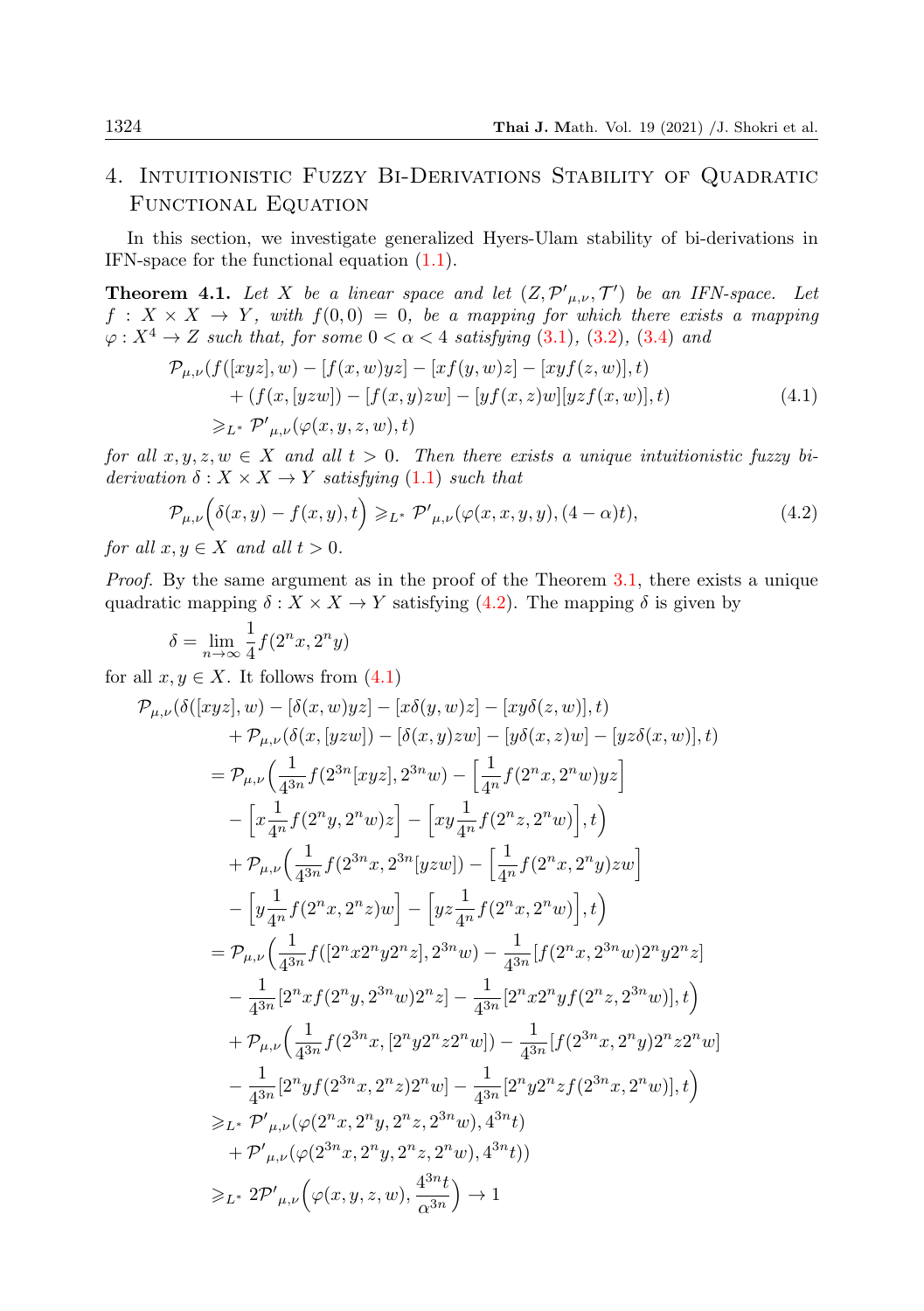as  $n \to \infty$  for all  $x, y, z, w \in \mathcal{A}$ , because of  $\lim_{n \to \infty} \frac{4^{3n} t}{\alpha^{3n}} = \infty$ . Thus

$$
\delta([xyz], w) = [\delta(x, w)yz] + [x\delta(y, w)z] + [xy\delta(z, w)],
$$
  

$$
\delta(x, [yzw]) = [\delta(x, y)zw] + [y\delta(x, z)w] + [yz\delta(x, w)]
$$

for all  $x, y, z, w \in A$ . Therefore, we conclude that  $\delta$  is unique C-bilinear satisfying [\(4.2\)](#page-9-0).

**Corollary 4.2.** Let p be a nonnegative real number with  $p < 2$ , X be a normed space with norm  $\Vert . \Vert, (Z, \mathcal{P'}_{\mu,\nu}, \mathcal{T})$  be an intuitionistic fuzzy normed space,  $(Y, \mathcal{P}_{\mu,\nu}, \mathcal{T})$  be complete intuitionistic fuzzy normed space, and let  $z_0 \in Z$ . If  $f : X \to Y$  is a mapping such that

$$
\mathcal{P}_{\mu,\nu}(f([xyz], w) - [f(x, w)yz] - [xf(y, w)z] - [xyf(z, w)], t) \n+ (f(x, [yzw]) - [f(x, y)zw] - [yf(x, z)w][yzf(x, w)], t) \n\geq_{L^*} \mathcal{P}'_{\mu,\nu}((\|x\|^p + \|y\|^p + \|z\|^p + \|w\|^p)z_0, t)
$$

and

$$
\mathcal{P}_{\mu,\nu}(D_qf(x,y),t) \geqslant_{L^*} \mathcal{P'}_{\mu,\nu}((\|x\|^p + \|y\|^p + \|z\|^p + \|w\|^p)z_0,t)
$$

for all  $x, y, z, w \in X$  and  $t > 0$ , then there exists a unique bi-derivation  $\delta: X \times X \to Y$ such that

$$
\mathcal{P}_{\mu,\nu}(\delta(x,y)-f(x,y),t)\geqslant_{L^*}\mathcal{P'}_{\mu,\nu}\Big((\|x\|^p+\|y\|^p)z_0,\frac{(4-2^p)t}{2}\Big)
$$

for all  $x, y \in X$  and  $t > 0$ .

**Example 4.3.** Let X be a Hilbert space with inner product  $\langle ., . \rangle$  and Z be a normed spaced. Denote by  $(\mathcal{P}_{\mu,\nu},\mathcal{T})$  and  $(\mathcal{P}'_{\mu,\nu},\mathcal{T})$  the intuitionistic fuzzy norms given as in Example [2.9](#page-4-5) on X and Z, respectively. Let  $\Vert . \Vert$  be induced norm on X by the inner product  $\langle ., . \rangle$  on X. Let  $\varphi : X^4 \to Z$  be a mapping defined by

$$
\varphi(x, y, z, w) = 2(||x|| + ||y|| + ||z|| + ||w||)z_0
$$

for all  $x, y, z, w \in X$ , where  $z_0$  is a fixed unit vector in Z. Define a mapping  $f: X \times X \to Y$ by

$$
f(x,y) := \langle x, y + x_0 \rangle x_0
$$

for all  $x, y \in X$ , where  $x_0$  is a fixed unit vector in X. Then

$$
\mu(D_q f(x, y), t) = \mu(-2\langle y, x_0 \rangle x_0, t)
$$
  
\n
$$
= \frac{t}{t + 2|\langle y, x_0 \rangle|}
$$
  
\n
$$
\geq \frac{t}{t + 2\|y\|}
$$
  
\n
$$
\geq \frac{t}{t + 2(\|x\| + \|y\| + \|z\| + \|w\|)}
$$
  
\n
$$
= \mu'(\varphi(x, y, z, w), t)
$$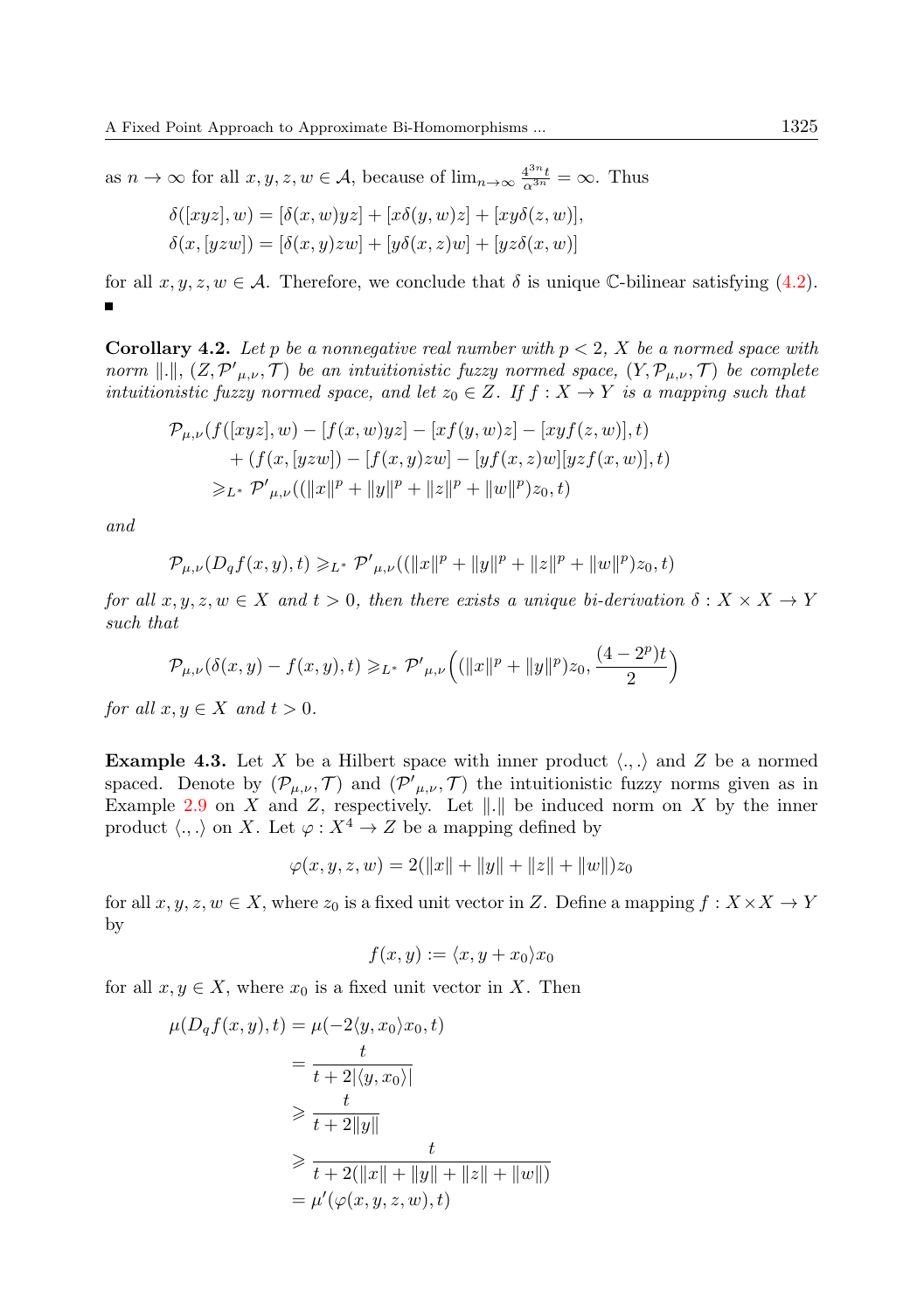and

$$
\nu(D_q f(x, y), t) = \nu(-2\langle y, x_0 \rangle x_0, t)
$$
  
= 
$$
\frac{2|\langle y, x_0 \rangle|}{t + 2|\langle y, x_0 \rangle|}
$$
  

$$
\leq \frac{2||y||}{t + ||y||}
$$
  

$$
\leq \frac{2(||x|| + ||y|| + ||z|| + ||w||)}{t + 2(||x|| + ||y|| + ||z|| + ||w||)}
$$
  
= 
$$
\nu'(\varphi(x, y, z, w), t)
$$

for all  $x, y, z, w \in X$  and all  $t > 0$ . Then it is concluded that

$$
\mathcal{P}_{\mu,\nu}(D_qf(x,y),t) \geqslant_{L^*} \mathcal{P'}_{\mu,\nu}(\varphi(x,y,z,w),t).
$$

Also we can get

$$
\mu'(\varphi(2x, 2y, 2z, 2w), t) = \frac{t}{t + 4(\|x\| + \|y\| + \|z\| + \|w\|)} = \mu'(2\varphi(x, y, z, w), t)
$$

and

$$
\nu'(\varphi(2x, 2y, 2z, 2w), t) = \frac{4(||x|| + ||y|| + ||z|| + ||w||)}{t + 4(||x|| + ||y|| + ||z|| + ||w||)} = \nu'(2\varphi(x, y, z, w), t)
$$

for all  $x, y, z, w \in X$  and all  $t > 0$ . Therefore

$$
\mathcal{P'}_{\mu,\nu}(\varphi(2x,2y,2z,2w),t)=\mathcal{P'}_{\mu,\nu}(2\varphi(x,y,z,w),t)
$$

for all  $x, y, z, w \in X$  and all  $t > 0$ . Hence the assumptions of Theorem [3.3](#page-7-2) (also The-orem [2.7\)](#page-3-0) for  $\alpha = 2$  are fulfilled. Therefore, there exist a unique bi-derivation (also bi-homomorphism)  $\delta: X \times X \rightarrow Y$  such that

 $\mathcal{P}_{\mu,\nu}(\delta(x,y) - f(x,y),t) \geqslant \mathcal{P'}_{\mu,\nu}(4(\|x\| + \|y\|)z_0, 2t)$ 

for all  $x, y \in X$  and all  $t > 0$ .

**Theorem 4.4.** Let X be a linear space and let  $(Z < \mu', \nu)$  be an IFNS. Let  $f : X \times X \rightarrow$ Y, with  $f(0,0) = 0$ , be a mapping for which there exists a mapping  $\varphi : X^4 \to Z$  such that, for some  $\alpha > 4$  satisfying  $(3.1)$  $(3.1)$  $(3.1)$ ,  $(3.4)$ ,  $(3.17)$  $(3.17)$  and  $(4.1)$ . Then there exists a unique bi-derivation  $\delta: X \times X \rightarrow Y$  such that

$$
\mathcal{P}_{\mu,\nu}(\delta(x,y)-f(x,y),t)\geqslant_{L^*}\mathcal{P'}_{\mu,\nu}(\varphi(x,x,y,y),(\alpha-4)t),
$$

for all  $x, y \in X$  and all  $t > 0$ .

Proof. The proof is similar to the proof of Theorems [3.3](#page-7-2) and [4.1.](#page-9-2)

**Corollary 4.5.** Let p be a nonnegative real number with  $p > 2$ , X be a normed space with norm  $\Vert . \Vert, (Z, \mathcal{P'}_{\mu,\nu}, \mathcal{T})$  be an intuitionistic fuzzy normed space,  $(Y, \mathcal{P}_{\mu,\nu}, \mathcal{T})$  be complete intuitionistic fuzzy normed space, and let  $z_0 \in Z$ . If  $f : X \to Y$  is a mapping such that

$$
\mathcal{P}_{\mu,\nu}(f([xyz], w) - [f(x, w)yz] - [xf(y, w)z] - [xyf(z, w)], t) \n+ (f(x, [yzw]) - [f(x, y)zw] - [yf(x, z)w][yzf(x, w)], t) \n\geq_{L^*} \mathcal{P}'_{\mu,\nu}((\|x\|^p + \|y\|^p + \|z\|^p + \|w\|^p)z_0, t)
$$

П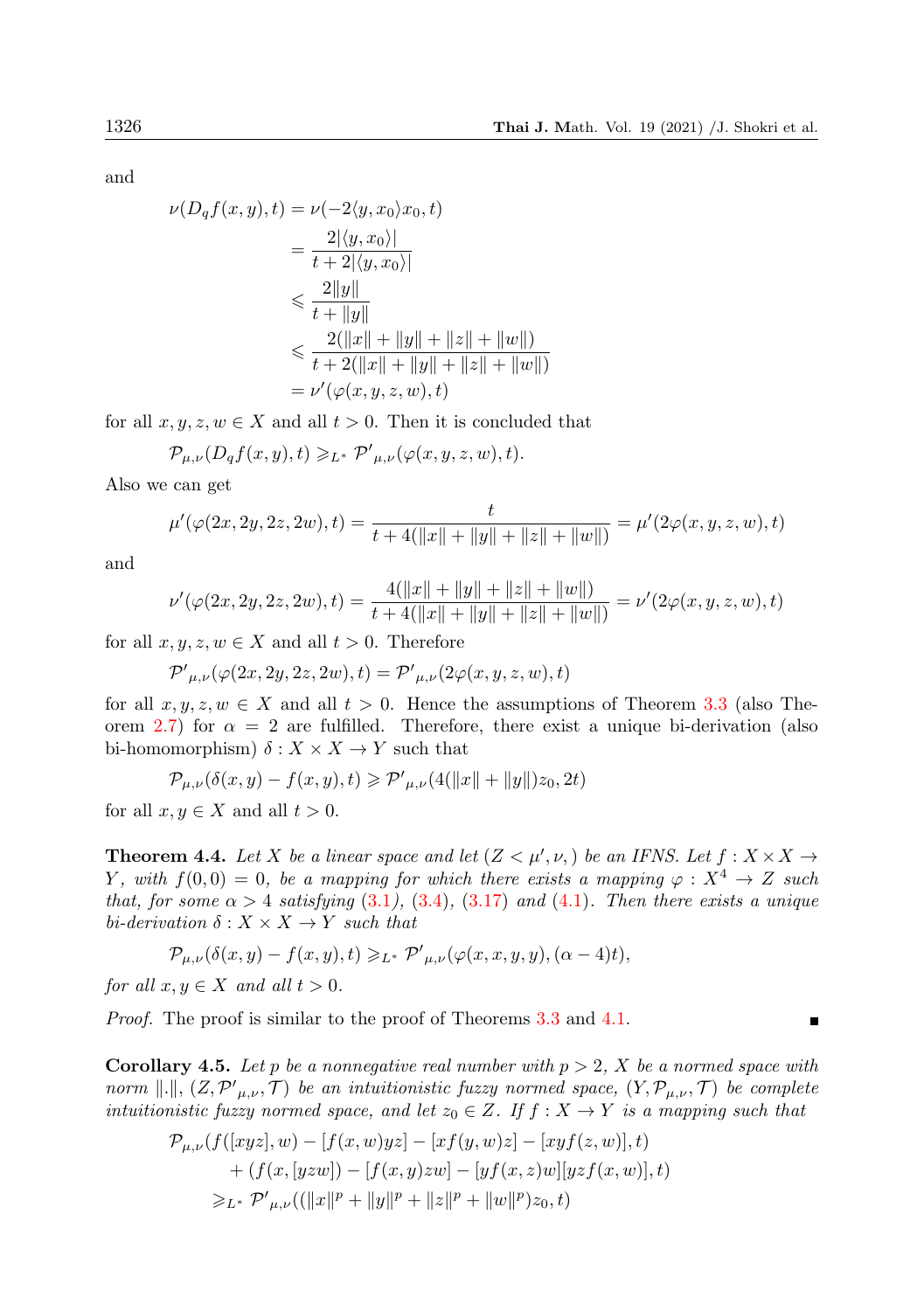and

$$
\mathcal{P}_{\mu,\nu}(D_qf(x,y),t) \geq L^* \, \mathcal{P'}_{\mu,\nu}((\|x\|^p + \|y\|^p + \|z\|^p + \|w\|^p)z_0,t)
$$

for all  $x, y, z, w \in X$  and  $t > 0$ , then there exists a unique bi-derivation  $\delta: X \times X \to Y$ such that

$$
\mathcal{P}_{\mu,\nu}(\delta(x,y) - f(x,y),t) \geq L^* \mathcal{P}'_{\mu,\nu} \left( (\|x\|^p + \|y\|^p) z_0, \frac{(2^p - 4)t}{2} \right)
$$

for all  $x, y \in X$  and  $t > 0$ .

#### **REFERENCES**

- <span id="page-12-0"></span>[1] L.C. Barros, R.C. Bassanezi, P.A. Tonelli, Fuzzy modelling in population dynamics, Ecol. Model 128 (2000) 27–33.
- <span id="page-12-1"></span>[2] G. Feng, G. Chen, Adative control of discrete-time chaotic systems: a fuzzy control approach, Chaos, Solitons Fractals 23 (2) (2005) 459–467.
- <span id="page-12-2"></span>[3] A.L. Fradkol, R.J. Evans, Control of chaos: Methods and applications in engineering, Choas, Solitons Fractals 29 (2005) 33–56.
- <span id="page-12-3"></span>[4] R. Giles, A computer program for fuzzy reasoning, Fuzzy Set Systems 4 (1980) 221– 234.
- <span id="page-12-4"></span>[5] L. Hong, J.Q. Sun, Bifurcations of fuzzy nonlinear dynomical systems, Commun. Nonlinear Sci. Numer. Simul. 11 (1) (2006) 1–12.
- <span id="page-12-5"></span>[6] M. Mursaleen, S.A. Mohiuddine, Nonlinear operators between intuitionistic fuzzy normed spaces and Frchet derivative, Chaos, Solitons and Fractals 42 (2009) 1010– 1015.
- <span id="page-12-6"></span>[7] M. Mursaleen, S.A. Mohiuddine, Statistical convergence of double sequences in intuitionistic fuzzy normed spaces, Chaos, Solitons Fractals 41 (2009) 2414–2421.
- <span id="page-12-7"></span>[8] A.K. Katsaras, Fuzzy topological spaces.II, Fuzzy Sets and Systems 12 (2) (1984) 143–154.
- <span id="page-12-8"></span>[9] R. Biswas, Fuzzy inner product spaces and fuzzy norm functions, Inform. Sci. 53 (1991) 185–190.
- <span id="page-12-9"></span>[10] V. Balopoulos, A.G. Hatzimichailidis, B.K. Padadopoulos, Ditance and similarity measures for fuzzy operators, Inform. Sci. 177 (11) (2007) 2336–2348.
- [11] C. Felbin, Finite-dimensional fuzzy normed linear space, Fuzzy Sets and Systems 48 (2) (1992) 239–248.
- [12] S.V. Krishna, K.K. Sarma, Sapration of fuzzy normed linear spaces, Fuzzy Sets and Systems 63 (1994) 207–217.
- [13] B. Shieh, Infinite fuzzy relation equations with continuous t-norms, Inform. Sci. 178 (8) (2008) 1961–1967.
- <span id="page-12-10"></span>[14] J.-Z. Xiao, X.-H. Zhue, Fuzzy normed space of operators and its completeness, Fuzzy Sets and Systems 133 (3) (2003) 389–399.
- <span id="page-12-11"></span>[15] T. Bag, S.K. Samanta, Finite dimensional fuzzy normed linear spaces, J. Fuzzy Math. 11 (3) (2003) 687–705.
- <span id="page-12-12"></span>[16] J.H. Park, Intuitionistic fuzzy metric spaces, Choas, Solitons Fractals 22 (5) (2004) 1039–1046.